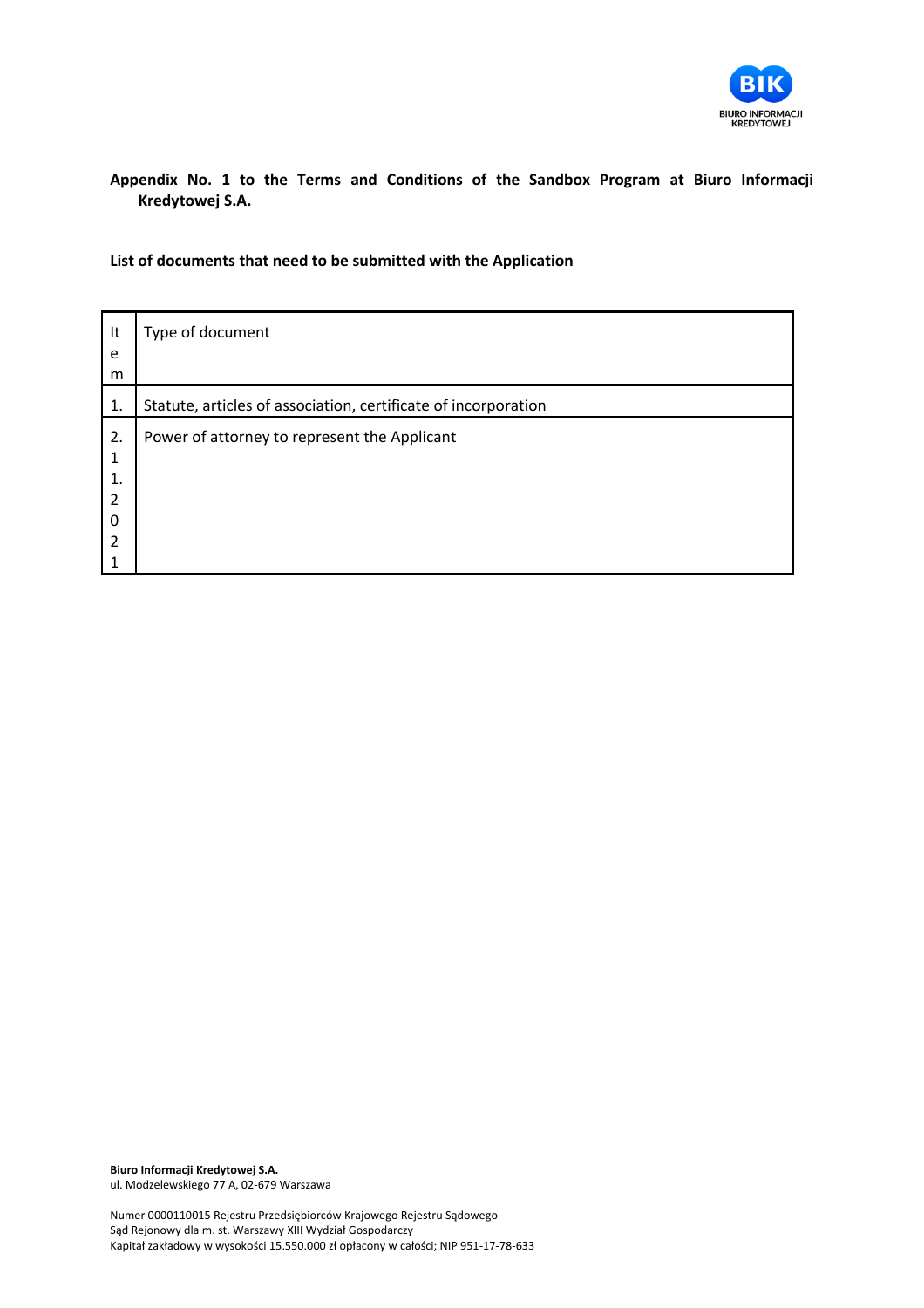

**Appendix No. 2 to the Terms and Conditions of the Sandbox Program at Biuro Informacji Kredytowej S.A.**

### **Form of the Applicant**

| Ite<br>m                    | <b>Contact information</b>                                                                                                                                                                                                                                       |                                                                                     |  |  |  |
|-----------------------------|------------------------------------------------------------------------------------------------------------------------------------------------------------------------------------------------------------------------------------------------------------------|-------------------------------------------------------------------------------------|--|--|--|
| 1.                          | Full name of the Applicant                                                                                                                                                                                                                                       |                                                                                     |  |  |  |
| 2.                          | NIP [Tax Identification Number]                                                                                                                                                                                                                                  |                                                                                     |  |  |  |
| 3.                          | KRS [National Court Register] number                                                                                                                                                                                                                             |                                                                                     |  |  |  |
| 4.                          | Address of registered office                                                                                                                                                                                                                                     |                                                                                     |  |  |  |
| 5.                          | Contact telephone number                                                                                                                                                                                                                                         |                                                                                     |  |  |  |
| 6.                          | E-mail address                                                                                                                                                                                                                                                   |                                                                                     |  |  |  |
| 7.                          | Persons authorized<br>to<br>represent<br>the<br>Applicant                                                                                                                                                                                                        |                                                                                     |  |  |  |
| Information on the Solution |                                                                                                                                                                                                                                                                  |                                                                                     |  |  |  |
| 8.                          | Please specify what makes the Solution innovative (max. 5,000 characters with spaces)                                                                                                                                                                            |                                                                                     |  |  |  |
|                             | Please describe how the solution offered stands out from other existing solutions (in your<br>description, you should include the fact that the idea presented does not use or copy<br>standard solutions - in terms of product, service, operating model, etc.) |                                                                                     |  |  |  |
|                             |                                                                                                                                                                                                                                                                  |                                                                                     |  |  |  |
| 9.                          | Please describe how the business potential of the implementation of the Solution is assessed<br>(max. 5,000 characters with spaces)                                                                                                                              |                                                                                     |  |  |  |
|                             | Please describe whether the Solution is an answer to an actual problem on the market.<br>Please specify how the Solution could impact the activity of the Sandbox Organizer.                                                                                     |                                                                                     |  |  |  |
|                             |                                                                                                                                                                                                                                                                  |                                                                                     |  |  |  |
| 10.                         | Please describe the development stage the Solution is currently at (max. 2,000 characters<br>with spaces)                                                                                                                                                        |                                                                                     |  |  |  |
|                             | (e.g. implementation in a production environment, market opinion, market verification),                                                                                                                                                                          |                                                                                     |  |  |  |
|                             |                                                                                                                                                                                                                                                                  |                                                                                     |  |  |  |
| 11.                         | characters with spaces)                                                                                                                                                                                                                                          | Please describe the experience of the Applicant and their key employees (max. 5,000 |  |  |  |

**Biuro Informacji Kredytowej S.A.** ul. Modzelewskiego 77 A, 02-679 Warszawa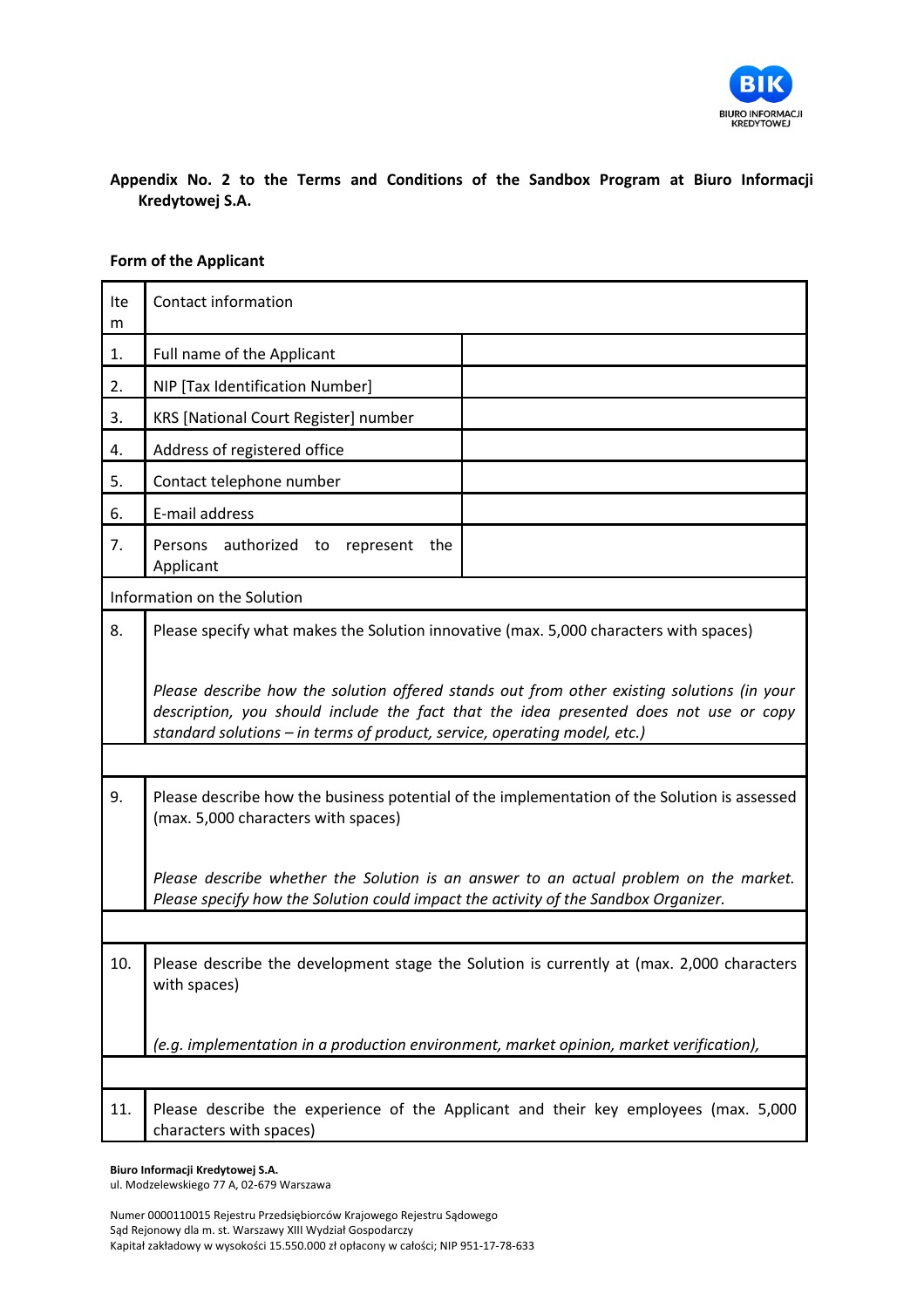

|              | (with regard to substantive aspects of the activity conducted in the field of developing and<br>maintaining innovative technological solutions)                                                            |  |  |  |  |  |
|--------------|------------------------------------------------------------------------------------------------------------------------------------------------------------------------------------------------------------|--|--|--|--|--|
|              |                                                                                                                                                                                                            |  |  |  |  |  |
| 12.          | Validation of the Solution up to date (max. 2,000 characters with spaces)                                                                                                                                  |  |  |  |  |  |
|              | (in your description, please include the activities conducted so far and their results)                                                                                                                    |  |  |  |  |  |
| 13.          | Business model of the Solution                                                                                                                                                                             |  |  |  |  |  |
| a)           | Competitiveness of the Solution (max. 2,000 characters with spaces)                                                                                                                                        |  |  |  |  |  |
| b)           | Recipients of the Solution (max. 2,000 characters with spaces)<br>Please describe the target group of the Solution taking their needs into consideration                                                   |  |  |  |  |  |
| c)           | Key resources needed to offer the Solution (max. 2,000 characters with spaces)<br>Please indicate particular tangible and intangible resources, e.g. capital,<br>human,<br>technological, and IT resources |  |  |  |  |  |
|              |                                                                                                                                                                                                            |  |  |  |  |  |
| d)           | Key partners (max. 2,000 characters with spaces)<br>Please specify entities or types of entities and their activity required to implement the<br>Solution, including suppliers and cooperators.            |  |  |  |  |  |
|              |                                                                                                                                                                                                            |  |  |  |  |  |
| e)           | Key activities (max. 2,000 characters with spaces)<br>Please describe activities that are necessary to implement the Solution.                                                                             |  |  |  |  |  |
| f)           | Distribution channels (max. 2,000 characters with spaces)                                                                                                                                                  |  |  |  |  |  |
|              |                                                                                                                                                                                                            |  |  |  |  |  |
| <b>Tests</b> |                                                                                                                                                                                                            |  |  |  |  |  |
| 14.          | Solution testing period applied for                                                                                                                                                                        |  |  |  |  |  |
|              | (max. 3 months)                                                                                                                                                                                            |  |  |  |  |  |
| 15.          | Scope of the Test of the Solution applied<br>for (max. 2,000 characters with spaces)                                                                                                                       |  |  |  |  |  |

**Biuro Informacji Kredytowej S.A.** ul. Modzelewskiego 77 A, 02-679 Warszawa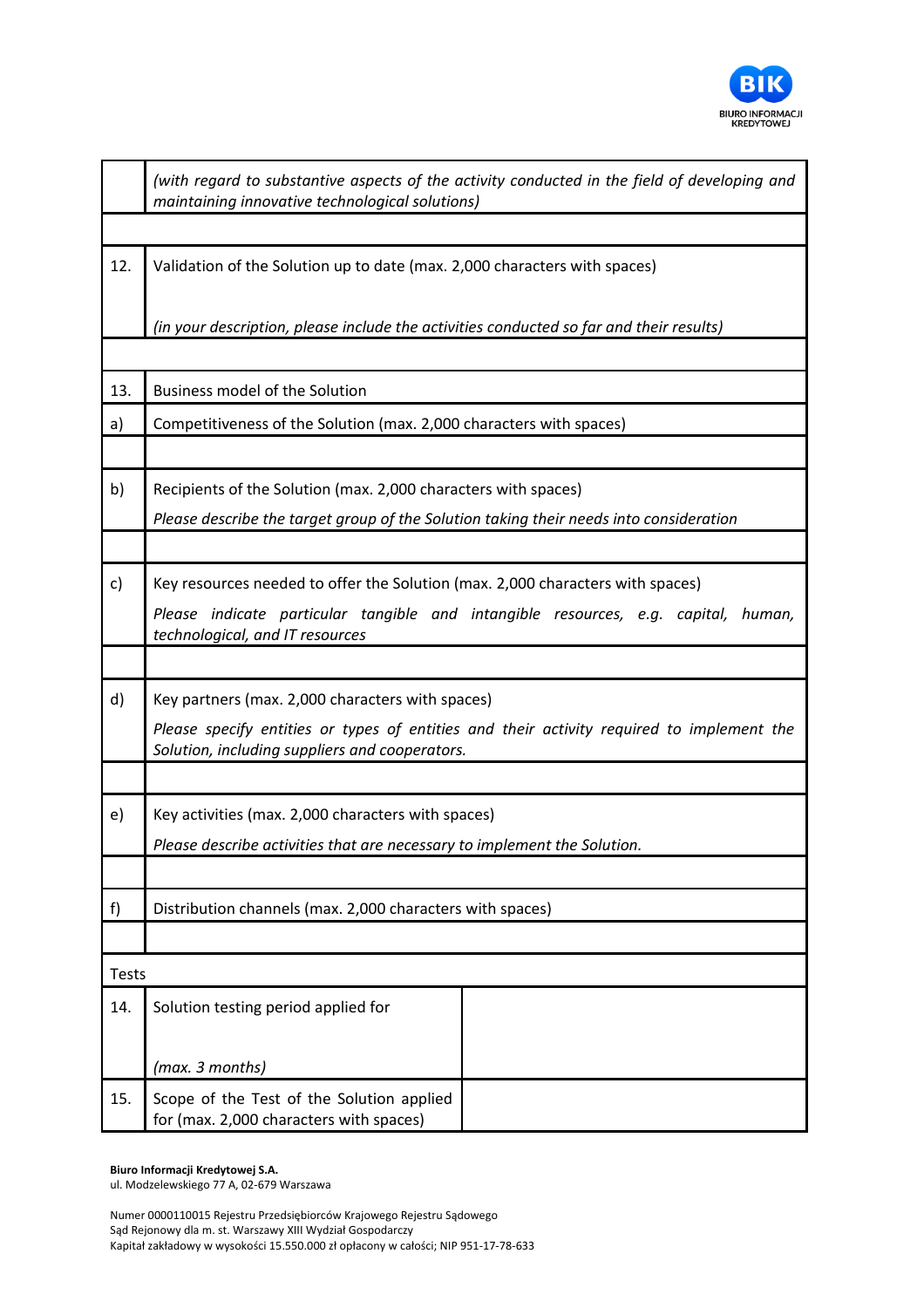

16. Preliminary plans for the Test

(max. 2,000 characters with spaces)

*(please indicate objectives and parameters as well as criteria for finishing tests positively)*

Declarations

The Applicant has not/has participated in another program at another entity conducting a test environment.

The Applicant is not in arrears with payments for the benefit of public and private entities, and therefore they are not in arrears with the payment of taxes to the revenue office (US), not in arrears with the payment of health and social insurance contributions to the Polish Social Insurance Institution (ZUS), and is not in the National Debt Register.

Members of the Management Board of the Applicant have never been convicted with the legally binding court decision for crimes specified in the provisions of Chapters XXXIII-XXXVII of the Polish Penal Code.

The data provided above is true and correct.

I hereby declare that I agree for Biuro Informacji Kredytowej S.A. (which is a personal data controller) to process my personal data provided in this form for the purpose of assessing the application form, inform me of the results of the recruitment procedure, and for the purpose of me possibly participating in the BIK HUB Program.

I hereby confirm that I have got acquainted with the Terms and Conditions and I accept their content.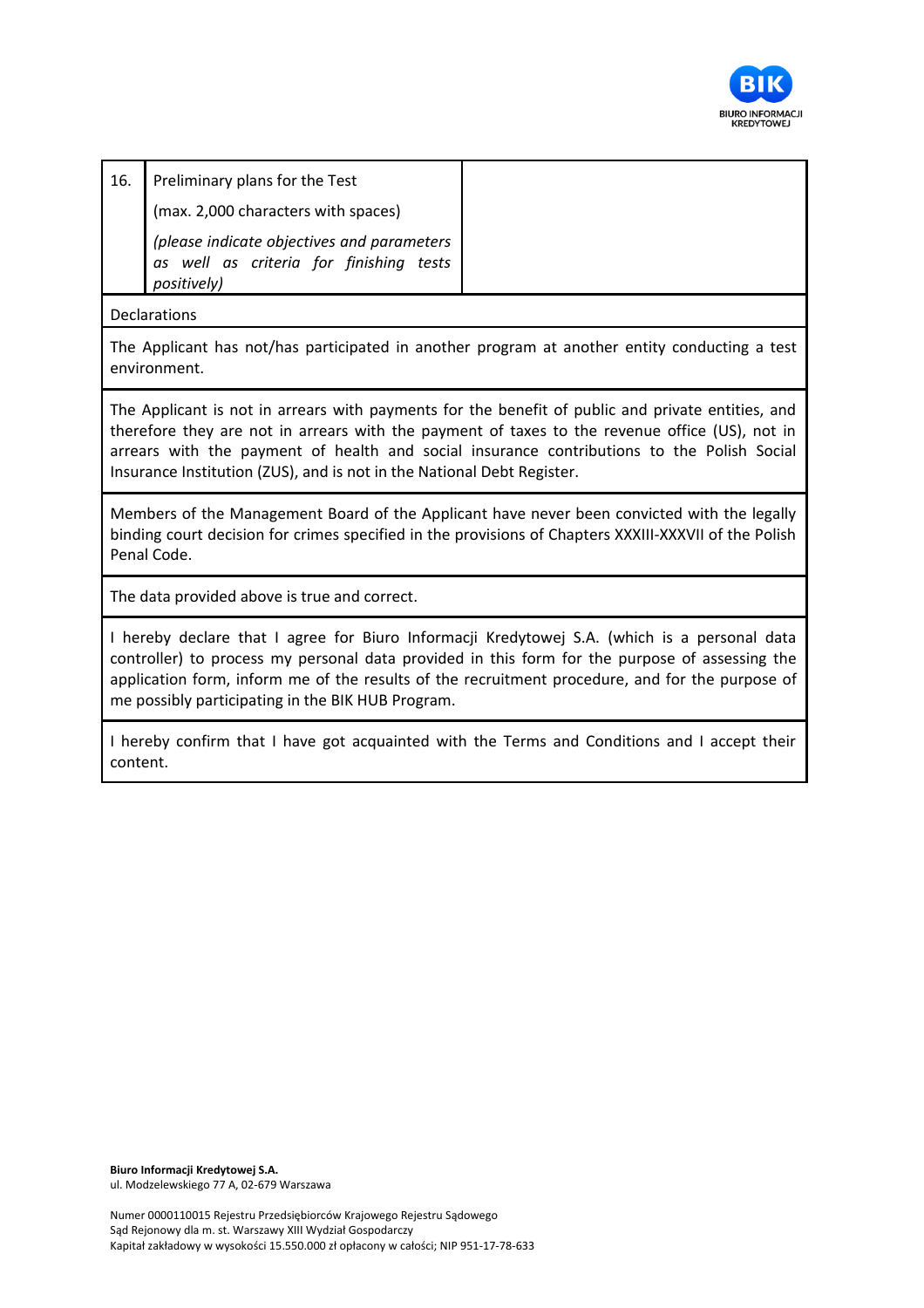

# **Appendix No. 3 to the Terms and Conditions of the Sandbox Program at Biuro Informacji Kredytowej S.A.**

Information clause concerning personal data processing of the Applying Entities

1. In order to organize recruitment for the Sandbox Program, the Sandbox Organizer shall process personal data of the Applicant and/or their representatives and employees.

2. The Sandbox Organizer can be contacted by e-mail at: bikhub@bik.pl or by traditional mail at: ul. Zygmunta Modzelewskiego 77a 02-679 Warsaw (with a note reading: Sandbox Program, Biuro Informacji Kredytowej S.A.).

3. The Data Protection Officer of the Sandbox Organizer can be contacted by e-mail at: iod@bik.pl or by traditional mail at: ul. Zygmunta Modzelewskiego 77a02-679 Warsaw (with a note reading: Data Protection Officer, Biuro Informacji Kredytowej S.A.).

4. Personal data shall be processed on the basis of the consent of data subjects – expressed directly or by the agency of the Applicant – and on the basis of the legitimate interest of the Sandbox Organizer. Data shall be processed in order to conduct the recruitment for the Sandbox Program by the Sandbox Organizer and handle any possible appeals or claims of the Applicant. Providing personal data shall be voluntary, but necessary for the achievement of a specific objective.

5. The Sandbox Organizer shall process the following personal data:

- a. first name,
- b. last name,
- c. institution,
- d. role performed,
- e. e-mail address,
- f. phone number,
- g. information related to the conviction for crimes specified in the provisions of Chapters XXXIII-XXXVII of the Polish Penal Code.

6. Personal data shall not be transferred to other entities, including recipients in third countries or international organizations, except for public authorities, for which the legal basis for transferring data shall be applicable provisions of law.

7. Personal data processing may be entrusted to entities which are used by the Sandbox Organizer to conduct recruitment, in particular: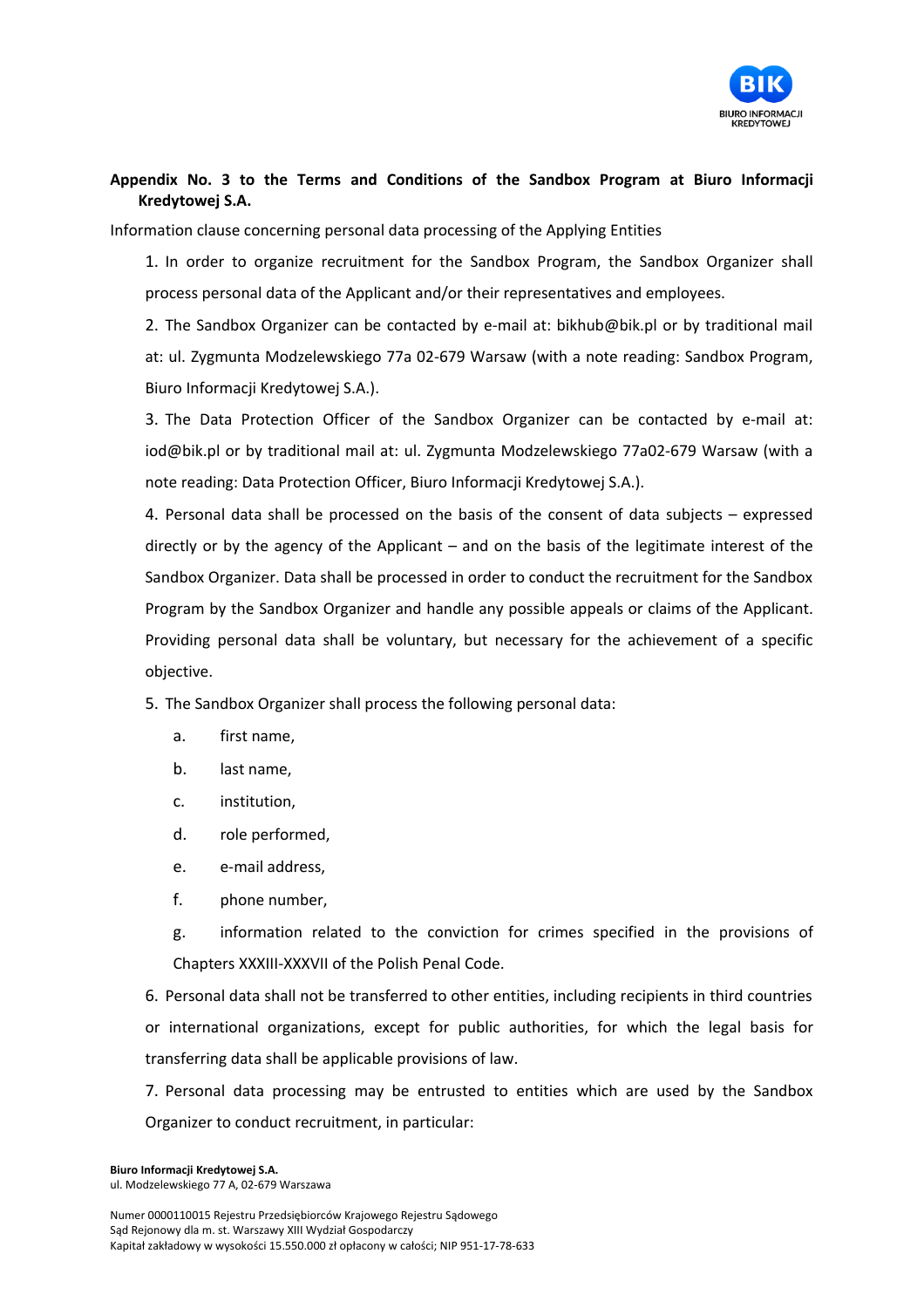

 $a<sub>r</sub>$ 

8. Personal data shall be stored for a period necessary to conduct recruitment of a given Applicant for the Sandbox Program, for the duration of the Sandbox Program and to handle any possible appeals or claims of the Applicant, subject to archiving provisions stipulating the retention period for documentation for the Sandbox Organizer.

9. Personal data shall not be used for automated individual decision-making, including profiling.

10. A data subject shall have a right to:

a. access personal data, obtain confirmation whether personal data is processed, and obtain information related to personal data processing,

b. withdraw their consent to personal data processing at any time, whereas the withdrawal of consent shall not affect the lawfulness of processing based on consent before its withdrawal nor shall it affect the lawfulness of the right to use such data on other legal basis,

c. object to personal data processing on the basis of justified interests of the Sandbox Organizer,

d. rectify personal data if such data is incomplete or inaccurate,

e. delete all or some personal data if all legal bases for processing such data are not applicable anymore (e.g. as a result of withdrawing a consent or objecting) or if personal data has been processed unlawfully,

f. restrict personal data processing for the period necessary to determine the legitimacy of deleting or rectifying such data or for the period necessary for the establishment, exercise, or defense of legal claims,

g. obtain a copy of personal data concerning them and request that such data be transferred to another entity in a commonly used, machine-readable format.

11. Should the data subject deem that personal data processing violates provisions of law, they shall have the right to file a complaint with the supervisory authority – the President of the Personal Data Protection Office.

12. Personal data shall not be processed and transferred outside the territory of the European Economic Area.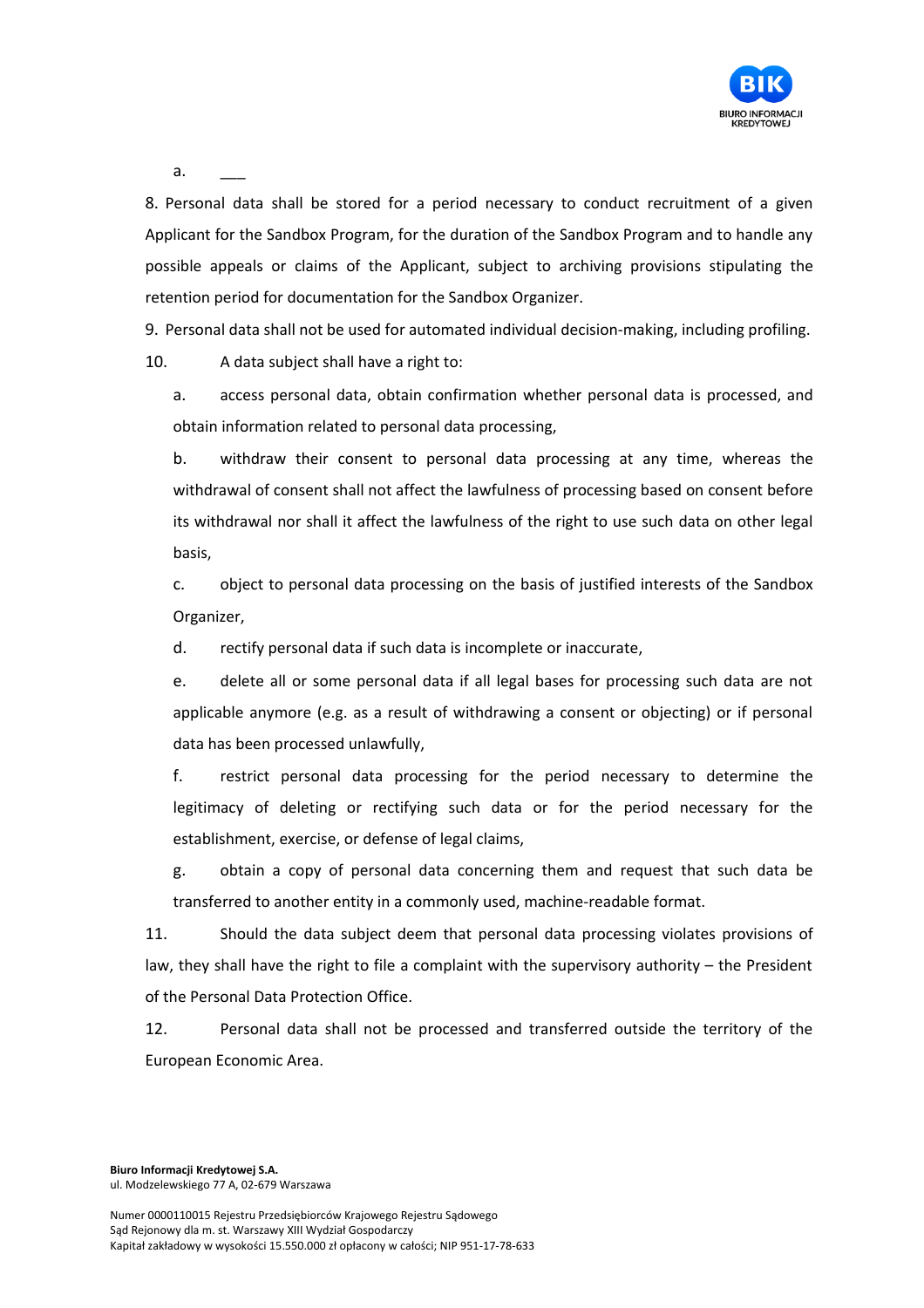

# **Appendix No. 4 to the Terms and Conditions of the Sandbox Program at Biuro Informacji Kredytowej S.A.**

Information clause concerning personal data processing of the Testing Entities

1. In order to organize recruitment for the Sandbox Program, the Sandbox Organizer shall process personal data of the Tester, Clients of Testing Entities and/or their representatives and employees.

2. The Sandbox Organizer can be contacted by e-mail at: bikhub@bik.pl or by traditional mail at: ul. Zygmunta Modzelewskiego 77a 02-679 Warsaw (with a note reading: Sandbox Program, Biuro Informacji Kredytowej S.A.).

3. The Data Protection Officer of the Sandbox Organizer can be contacted by e-mail at: iod@bik.pl or by traditional mail at: ul. Zygmunta Modzelewskiego 77a02-679 Warsaw (with a note reading: Data Protection Officer, Biuro Informacji Kredytowej S.A.).

4. Personal data shall be processed on the basis of the agreement for participation in the Sandbox Program and on the basis of the legitimate interest of the Sandbox Organizer. Data shall be processed in order to conduct the recruitment for the Sandbox Program by the Sandbox Organizer and handle any possible appeals or claims of the Applicant. Furthermore, personal data may be processed in order to optimize the Sandbox Program, the Sandbox, or internal processes of the Sandbox Organizer. Providing personal data shall be voluntary, but necessary for the achievement of a specific objective.

5. Personal data shall be processed on the basis of an agreement for participation in the Sandbox Program.

6. The Sandbox Organizer shall process the following personal data:

- a. first name,
- b. last name,
- c. institution,
- d. role performed,
- e. e-mail address,
- f. phone number,
- g. other data obtained as part of the Test.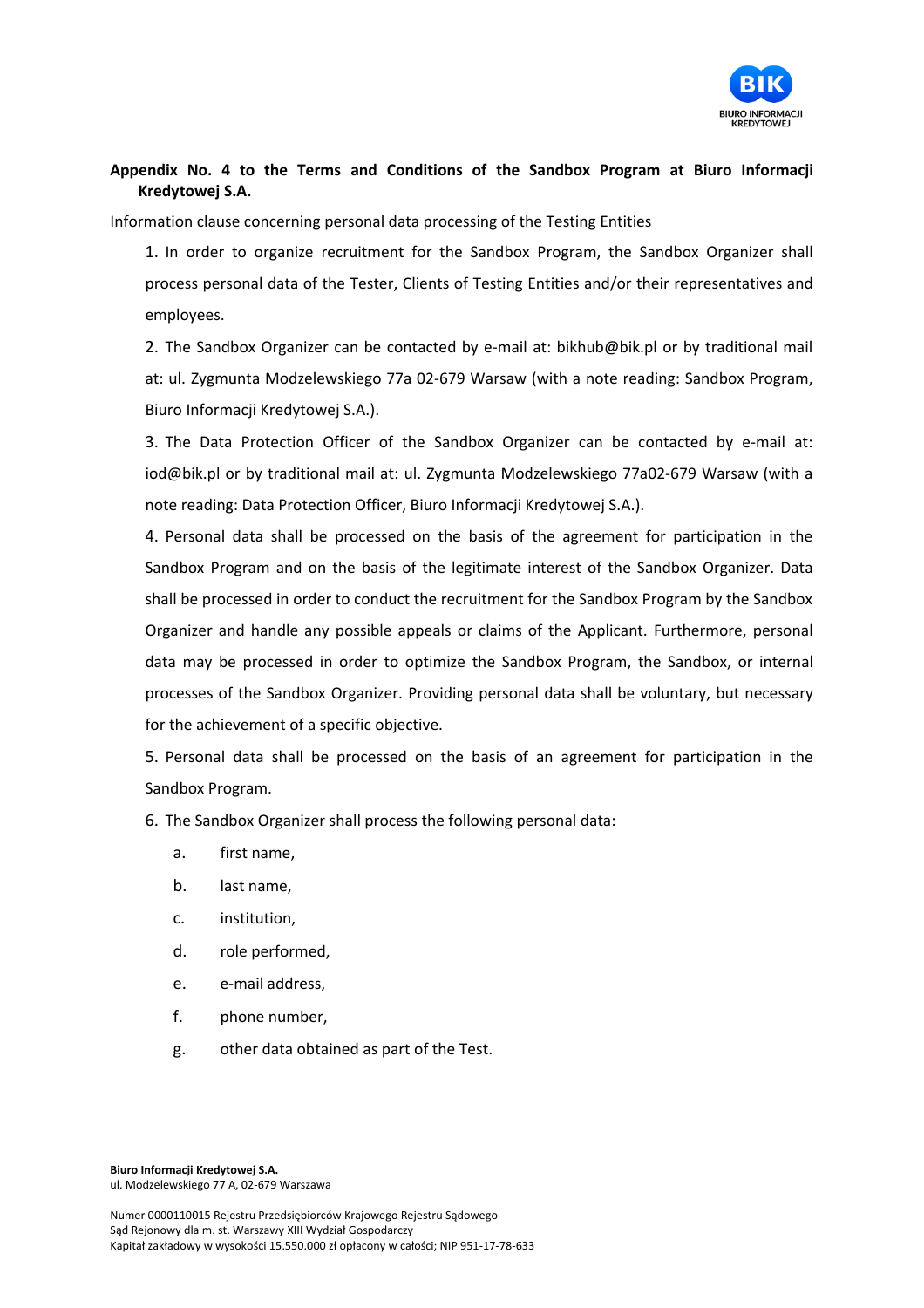

7. Personal data shall not be transferred to other entities, including recipients in third countries or international organizations, except for public authorities, for which the legal basis for transferring data shall be applicable provisions of law.

8. Personal data processing may be entrusted to entities which are used by the Sandbox Organizer to conduct recruitment, in particular:

 $a.$ 

9. Personal data shall be stored for a period necessary to conduct the Test of a given Tester for the Sandbox Program, for the duration of the Sandbox Program and to handle any possible appeals or claims of the Tester, subject to archiving provisions stipulating the retention period for documentation for the Sandbox Organizer.

10. Personal data shall not be used for automated individual decision-making, including profiling.

11. A data subject shall have a right to:

a. access personal data, obtain confirmation whether personal data is processed, and obtain information related to personal data processing,

b. object to personal data processing on the basis of justified interests of the Sandbox Organizer,

c. rectify personal data if such data is incomplete or inaccurate,

d. delete all or some personal data if all legal bases for processing such data are not applicable anymore (e.g. as a result of objecting) or if personal data has been processed unlawfully,

e. restrict personal data processing for the period necessary to determine the legitimacy of deleting or rectifying such data or for the period necessary for the establishment, exercise, or defense of legal claims,

f. obtain a copy of personal data concerning them and request that such data be transferred to another entity in a commonly used, machine-readable format.

12. Should the data subject deem that personal data processing violates provisions of law, they shall have the right to file a complaint with the supervisory authority – the President of the Personal Data Protection Office.

13. Personal data shall not be processed and transferred outside the territory of the European Economic Area.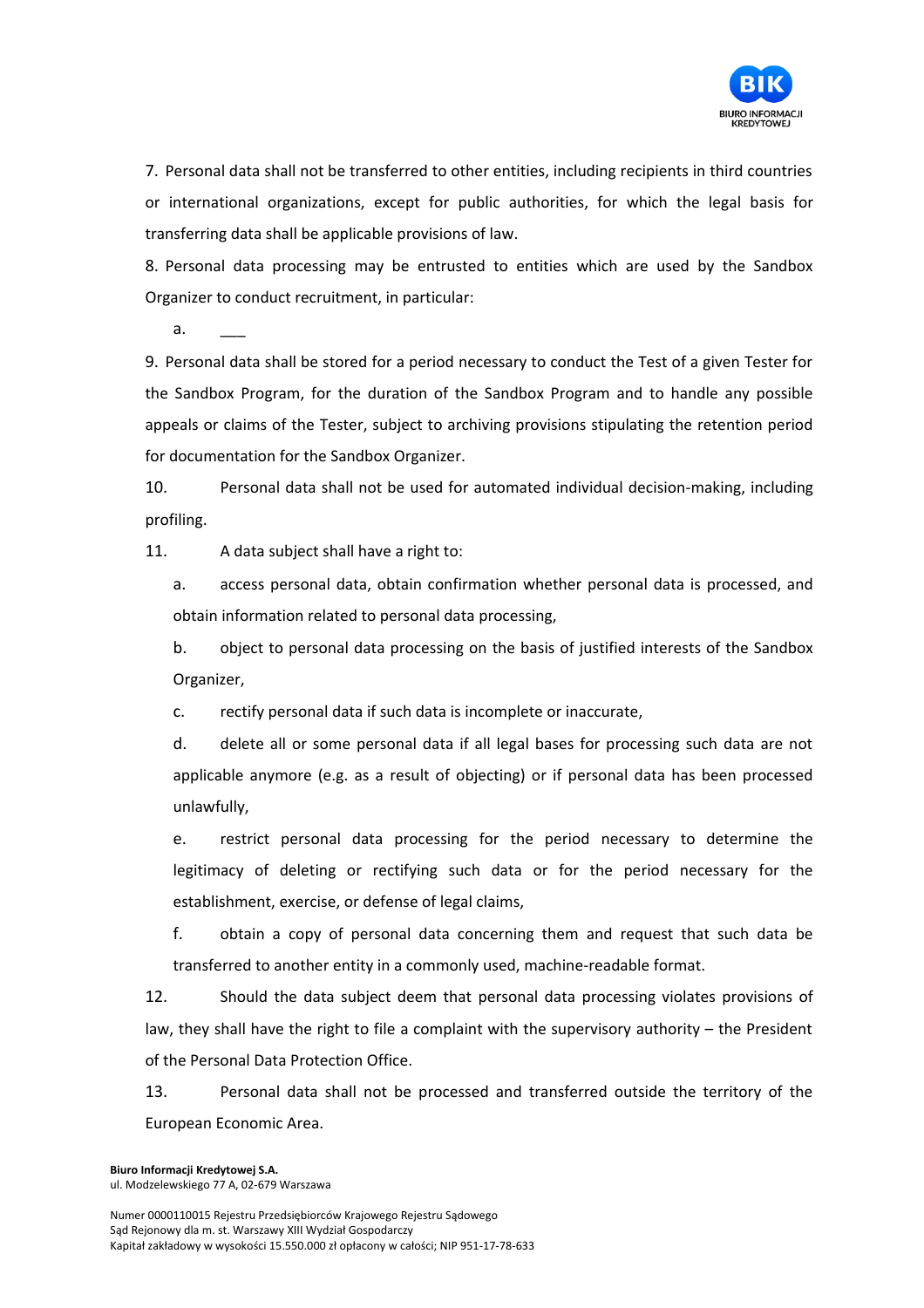

**Biuro Informacji Kredytowej S.A.** ul. Modzelewskiego 77 A, 02-679 Warszawa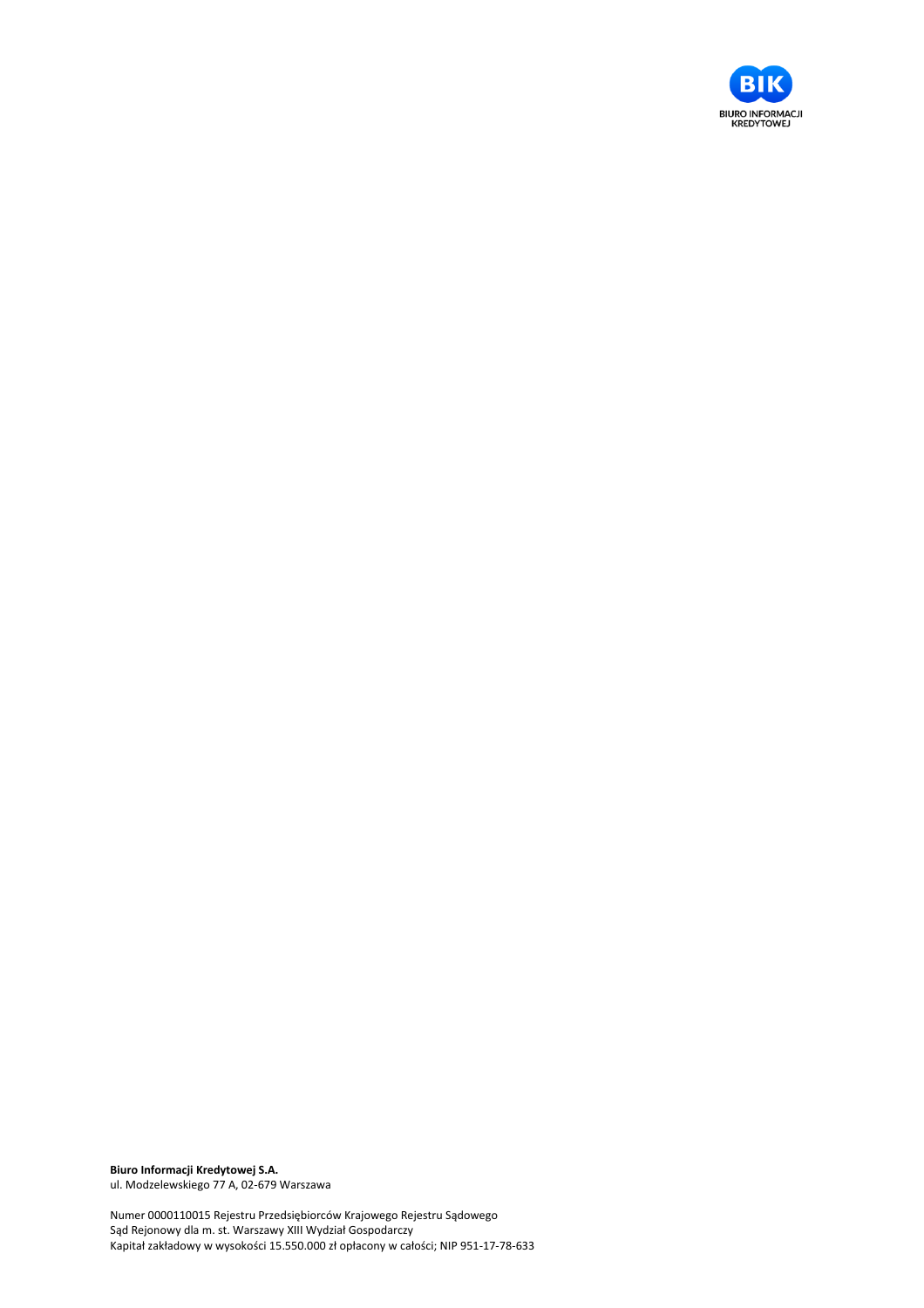

**Appendix No. 5 to the Terms and Conditions of the Sandbox Program at Biuro Informacji Kredytowej S.A.**

**Biuro Informacji Kredytowej S.A.** ul. Modzelewskiego 77 A, 02-679 Warszawa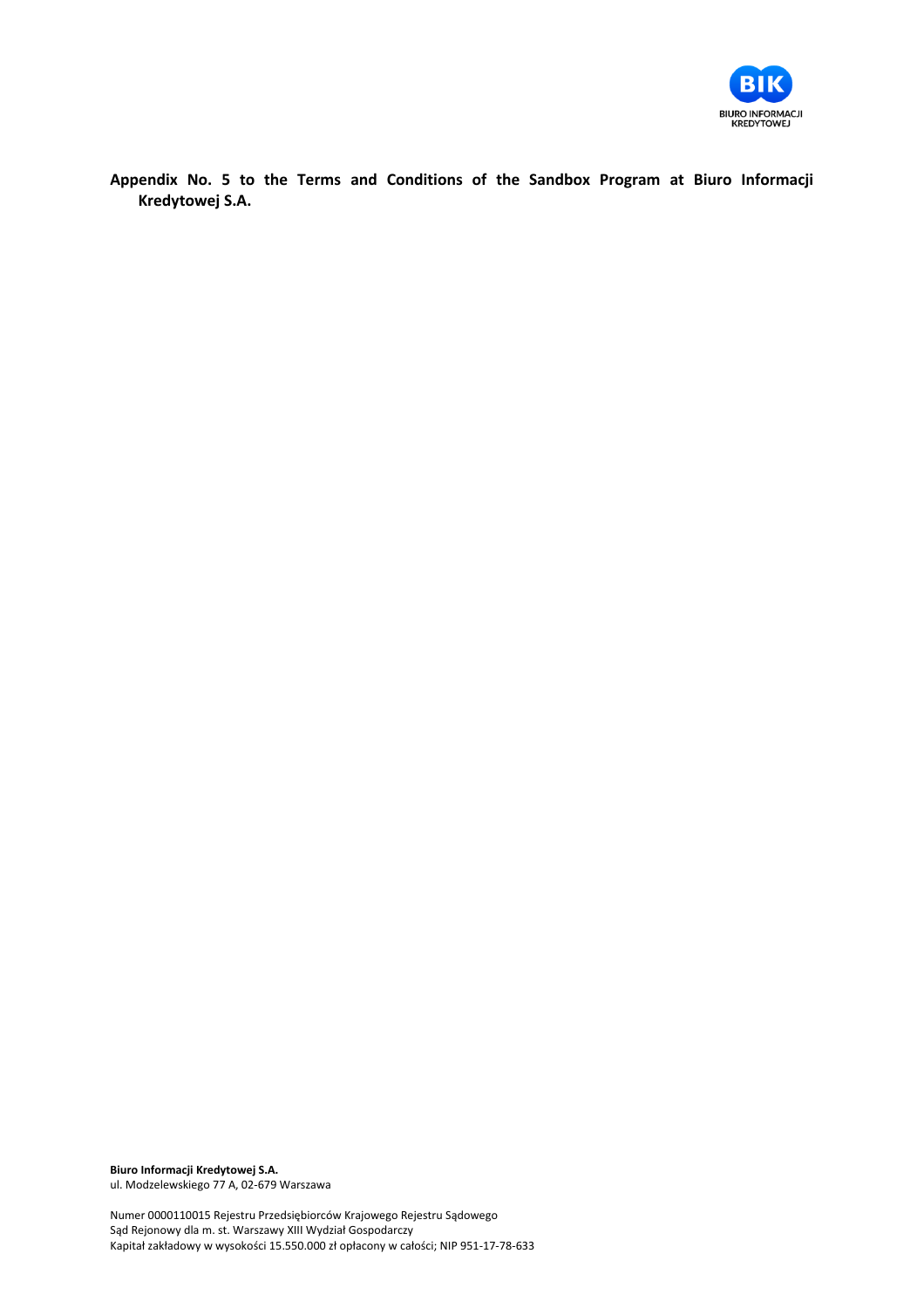

## **Declaration of confidentiality**

hereinafter referred to as the "Declaration" made on the date of the Applicant filing the Application, and submitted to

**Biuro Informacji Kredytowej Spółka Akcyjna** with its registered office in Warsaw at ul. Zygmunta Modzelewskiego 77 A, registered in the District Court for the Capital City of Warsaw in Warsaw, 13<sup>th</sup> Commercial Division of the National Court Register, under number 0000110015, with share capital of PLN 15,550,000, fully paid-up, holding NIP [Tax Identification Number] 9511778633, represented by:

Agnieszka Szopa-Maziukiewicz – IT Managing Director

hereinafter referred to as "**BIK**"

by

………………………………….

represented by:

1. ……………………………... 2. ……………………………...

hereinafter referred to as the "**Receiving Party**"

collectively referred to as the "**Parties**".

Due to the type and scope of cooperation between the Parties, BIK shall deem it necessary to keep any and all information that the Receiving Party acquires, obtains, or receives in relation to the participation in the BIK Sandbox confidential.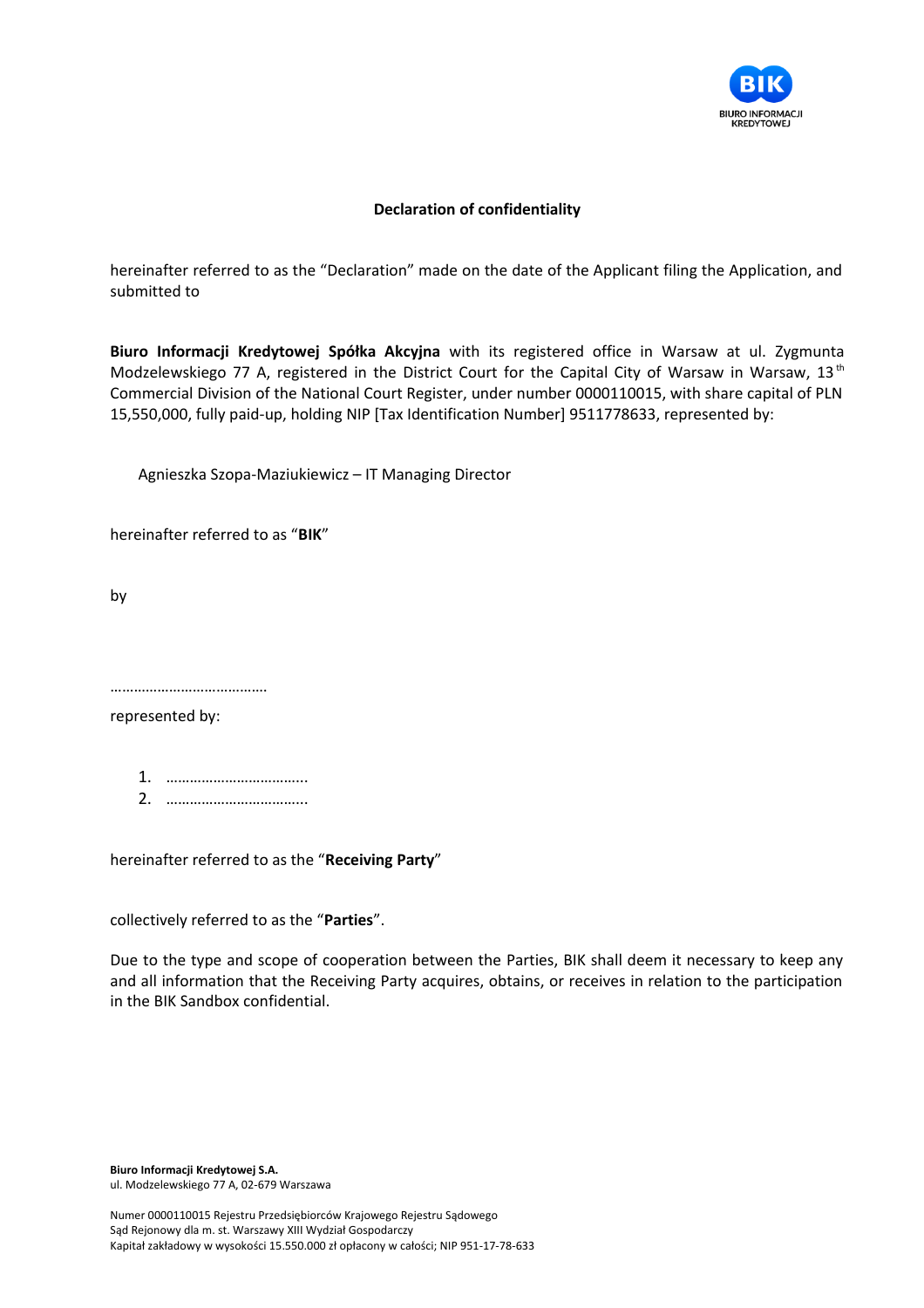

## 1. **For the purposes of this declaration, the Parties introduce the following definitions:**

(a) "**Purpose**" – shall mean any and all talks, negotiations, activities between the Parties concerning or related to the participation of the Receiving Party in the BIK Sandbox.

(b) "**Confidential Information**" – shall mean any and all information or data relating to the BIK activities, in particular, technological information, IT system solutions, disclosed to the Receiving Party to achieve the Purpose, provided either in writing or orally or by any other means by BIK or by a third party operating as a contractor acting on behalf of BIK, or to a third party operating as a contractor acting on behalf of the Receiving Party, or otherwise obtained by the Receiving Party from BIK, both before and after the date of conclusion of this Declaration, however, excluding the information or data:

- i. which is publicly available in any manner whatsoever without violating this Declaration by the Receiving Party; or
- ii. with regard to which the Receiving Party can prove that: (a) it was in the possession of the Receiving Party or known to the Receiving Party as a result of using it or recording in files or computers, or other carriers prior to receiving it from BIK, and was not previously obtained by the Receiving Party from BIK subject to its confidential character, or (b) was obtained by the Receiving Party in accordance with the law at any time independently of the information that was disclosed by BIK; or
- iii. which the Receiving Party has obtained or received from a source other than BIK without violating by the Receiving Party or by that source any obligation to maintain confidentiality or non-use with regard to BIK; or
- iv. which will be provided to a third party by BIK without restrictions as to its disclosure or use; or
- v. which will be disclosed by the Receiving Party: (a) upon prior consent of BIK or (b) without such consent, after five years from the date of achievement of the Purpose.

# 2. **Storage of Confidential Information**

The Receiving Party shall keep the Confidential Information secret and shall take the same precautionary and security measures with respect to it as those taken by the Receiving Party with respect to its own Confidential Information, and with respect to which the Receiving Party ensures that they provide appropriate protection against unauthorized disclosure, copying or use. Subject to the provisions of Article 3(c), the Receiving Party shall ensure that disclosure of Confidential Information will be limited to those employees or members of the authorities of the Receiving Party who may need this information in order to achieve the Purpose. Any copies or reproductions shall not be made, unless to the extent reasonably necessary to achieve the Purpose, and all copies made is the property of BIK. Any and all Confidential Information and copies thereof shall be returned to BIK within thirty days of receiving a written request from BIK.

### 3. **Limitations and guarantee**

(a) The Receiving Party shall: (i) not disclose Confidential Information, either in whole or in part, to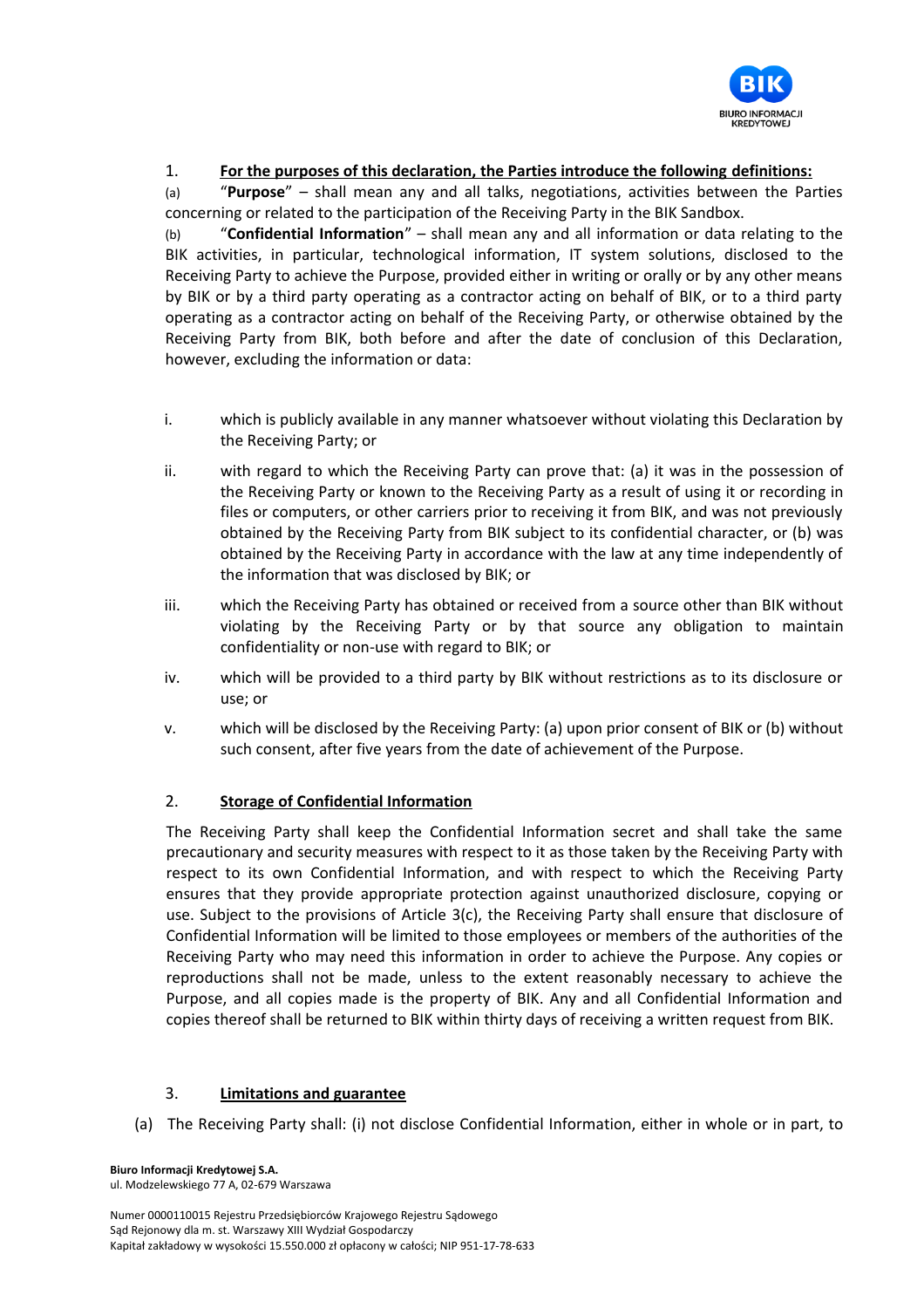

any third party (subject to the provisions of point (c) below), (ii) use this Confidential Information solely to achieve the Purpose, and (iii) not use this Confidential Information or any part thereof commercially without the prior written consent of BIK. Without limiting the foregoing, the Receiving Party shall be authorized to disclose any Confidential Information of BIK in accordance with mandatory provisions of law, provided that it notifies BIK thereof at least two business days prior to such disclosure.

- (b) The Disclosing Party is aware that BIK does not guarantee that Confidential Information will be applicable or appropriate to achieve the Purpose or any other goal within the scope other than the one stipulated by separate provisions.
- (c) Nothing in this Declaration shall apply to information that a Party is required to make available to the public under the law applicable to public companies.

## 4. **Limitation**

The Receiving Party is aware that:

- (a) Any and all rights to Confidential Information shall be reserved by BIK and no rights or obligations apart from those set forth of this Declaration shall granted or derived from the provisions of this Declaration. In particular, no license shall be granted under this Declaration, either directly or indirectly, in connection with an invention, discovery, patent, copyright or other industrial property right owned, developed, received, or licensed, now or in the future, to any Party.
- (b) Nothing in this Declaration shall impose an obligation on the Receiving Party or BIK to enter into any economic relationships, nor shall it prevent, prejudice or limit any of the Parties with regard to the continuation of its business elsewhere unless this would constitute a breach of the terms and conditions of this Declaration.

# 5. **Contractual penalty**

(a) This Declaration shall be effective starting from the date when the Receiving Party filed the Application.

(b) In the event of non-performance or improper performance of the provisions of this Declaration, the Receiving Party shall pay BIK a contractual penalty of PLN 50,000.00 (say: fifty thousand Polish zlotys) within 14 days of issuing the request for payment. This, however, shall not exclude the possibility of claiming damages exceeding the amount of the contractual penalty under applicable provisions of law.

# 6. **Return and destruction of Confidential Information**

In the event of termination of cooperation, the Receiving Party, upon the written request of BIK, depending on the order of BIK, shall be obligated to return or destroy, in a manner agreed upon with BIK, either the mediums of Confidential Information made available to them, documents containing Confidential Information, and copies thereof. The return or destruction of Confidential Information shall be confirmed by a written declaration made by the Receiving Party or a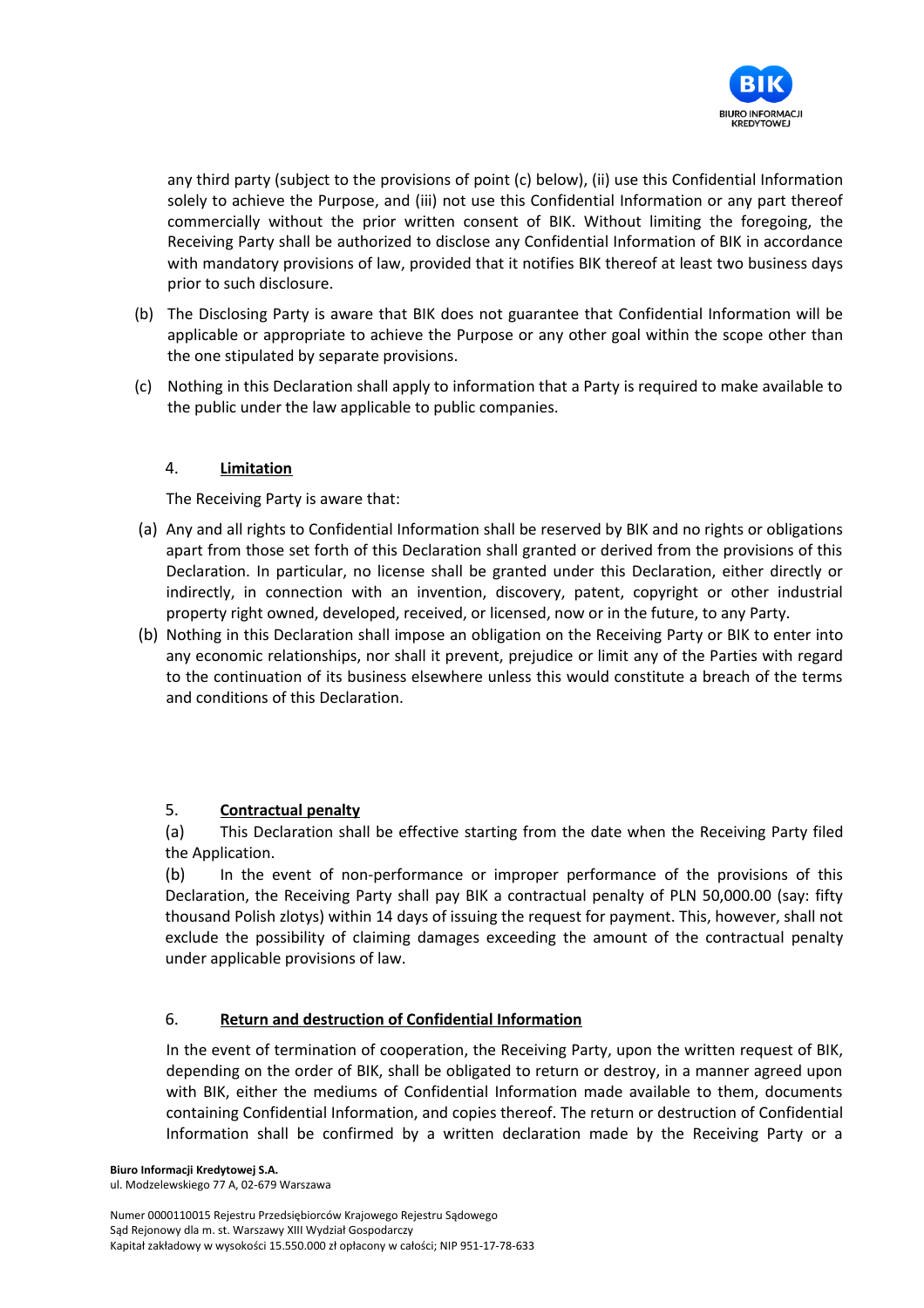

destruction certificate. The Receiving Party shall have the right to retain copies of Confidential Information in the cases where:

this is required by the generally applicable laws, or

entities providing financial, economic, tax, or legal advisory services for the benefit of the Receiving Party are entitled to retain Confidential Information or its elaborations to the extent resulting from the advisory services provided to the Receiving Party, or

copies of Confidential Information have been saved as a backup in the IT system of the Receiving Party and cannot be deleted or have been subject to saving due to the security procedures used or they are necessary for making settlements between the Parties,

however, copies of Confidential Information saved on the basis of the above-mentioned provisions shall remain confidential and shall be protected, in accordance with the terms of this Declaration.

## 7. **Governing Law and Jurisdiction**

Provisions of Polish law shall apply to this Declaration. The Parties agree to make their best efforts to resolve any and all disputes arising from this Declaration jointly, through discussions between them and/or their representatives. If, despite their best efforts, the Parties fail to resolve the dispute within 90 days of notifying one of the Parties of the dispute by the other Party, then the Parties shall submit the dispute for resolution to the court having jurisdiction over the registered office of BIK.

**Receiving Party:**

\_\_\_\_\_\_\_\_\_\_\_\_\_\_\_\_\_\_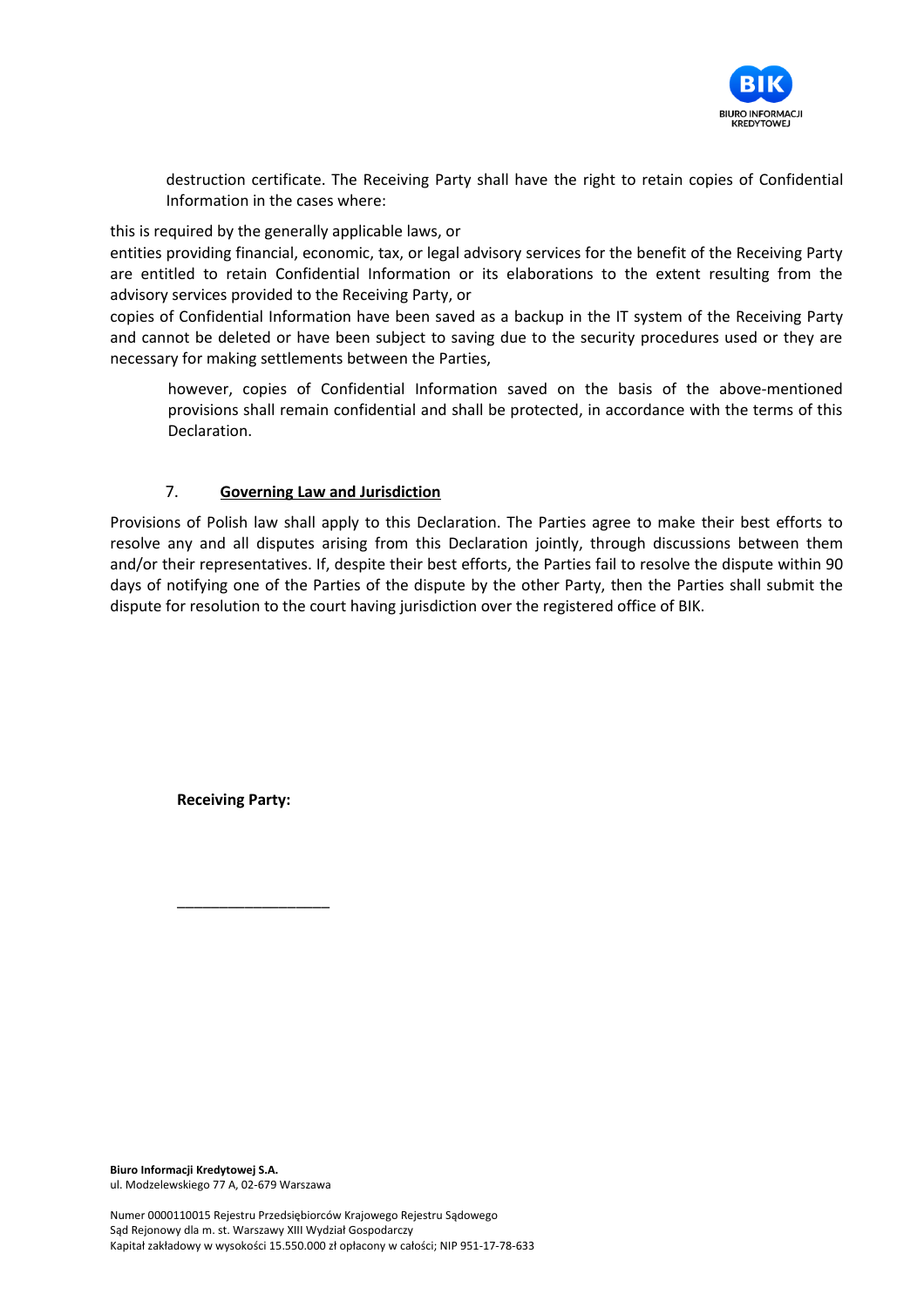

# **Appendix No. 6 to the Terms and Conditions of the Sandbox Program at Biuro Informacji Kredytowej S.A.**

## **Test assessment sheet**

| Full name of the Tester                                                                |  |  |  |  |
|----------------------------------------------------------------------------------------|--|--|--|--|
| Date of submitting data for<br>integration                                             |  |  |  |  |
| Integration end date                                                                   |  |  |  |  |
| Test start date                                                                        |  |  |  |  |
| 1. Test objective                                                                      |  |  |  |  |
| Objective(s) of the Test                                                               |  |  |  |  |
| 2.<br>Testing approach                                                                 |  |  |  |  |
| Test plan and key indicators<br>(scope of the Test)                                    |  |  |  |  |
| Test period                                                                            |  |  |  |  |
| Description of the Solution                                                            |  |  |  |  |
| Final duration of tests (if they<br>are extended, please specify<br>the reason for it) |  |  |  |  |
| 3.<br>Test results                                                                     |  |  |  |  |

# **Most important facts**

·

·

*Please specify the most important positive and negative results of this Test*

**Biuro Informacji Kredytowej S.A.** ul. Modzelewskiego 77 A, 02-679 Warszawa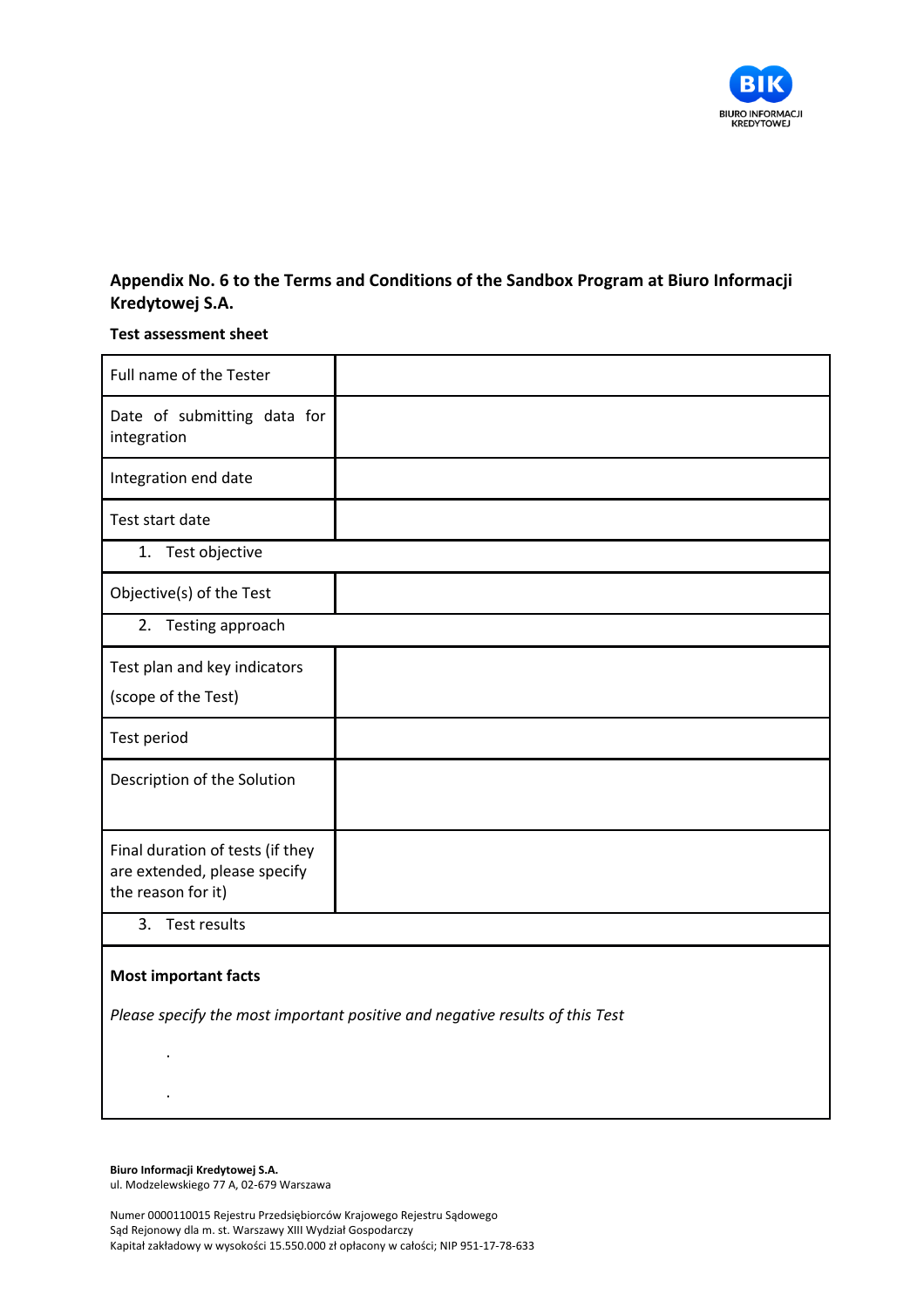

| 4.<br>Summary                                                                                                                                                                   |                           |                                                              |  |  |  |  |
|---------------------------------------------------------------------------------------------------------------------------------------------------------------------------------|---------------------------|--------------------------------------------------------------|--|--|--|--|
| Key indicator determined for<br>tests                                                                                                                                           | Achieved?                 | Description<br>$\mathsf{of}$<br>how<br>it<br>was<br>achieved |  |  |  |  |
|                                                                                                                                                                                 |                           |                                                              |  |  |  |  |
|                                                                                                                                                                                 |                           |                                                              |  |  |  |  |
|                                                                                                                                                                                 |                           |                                                              |  |  |  |  |
| Opinions of Clients of Testers or BIK                                                                                                                                           |                           |                                                              |  |  |  |  |
| Please describe the consequences of using the Solution for clients during the Test. If any damage<br>occurred, please describe the scope of such damage and how it was removed. |                           |                                                              |  |  |  |  |
| Risks, errors, and problems                                                                                                                                                     | Eliminating actions taken |                                                              |  |  |  |  |
|                                                                                                                                                                                 |                           |                                                              |  |  |  |  |
| Test schedule                                                                                                                                                                   |                           |                                                              |  |  |  |  |
|                                                                                                                                                                                 |                           |                                                              |  |  |  |  |
| Periodic report                                                                                                                                                                 |                           |                                                              |  |  |  |  |
| Final report                                                                                                                                                                    |                           |                                                              |  |  |  |  |
| 5. Assessment of cooperation with the Tester                                                                                                                                    |                           |                                                              |  |  |  |  |
|                                                                                                                                                                                 |                           |                                                              |  |  |  |  |

**Biuro Informacji Kredytowej S.A.** ul. Modzelewskiego 77 A, 02-679 Warszawa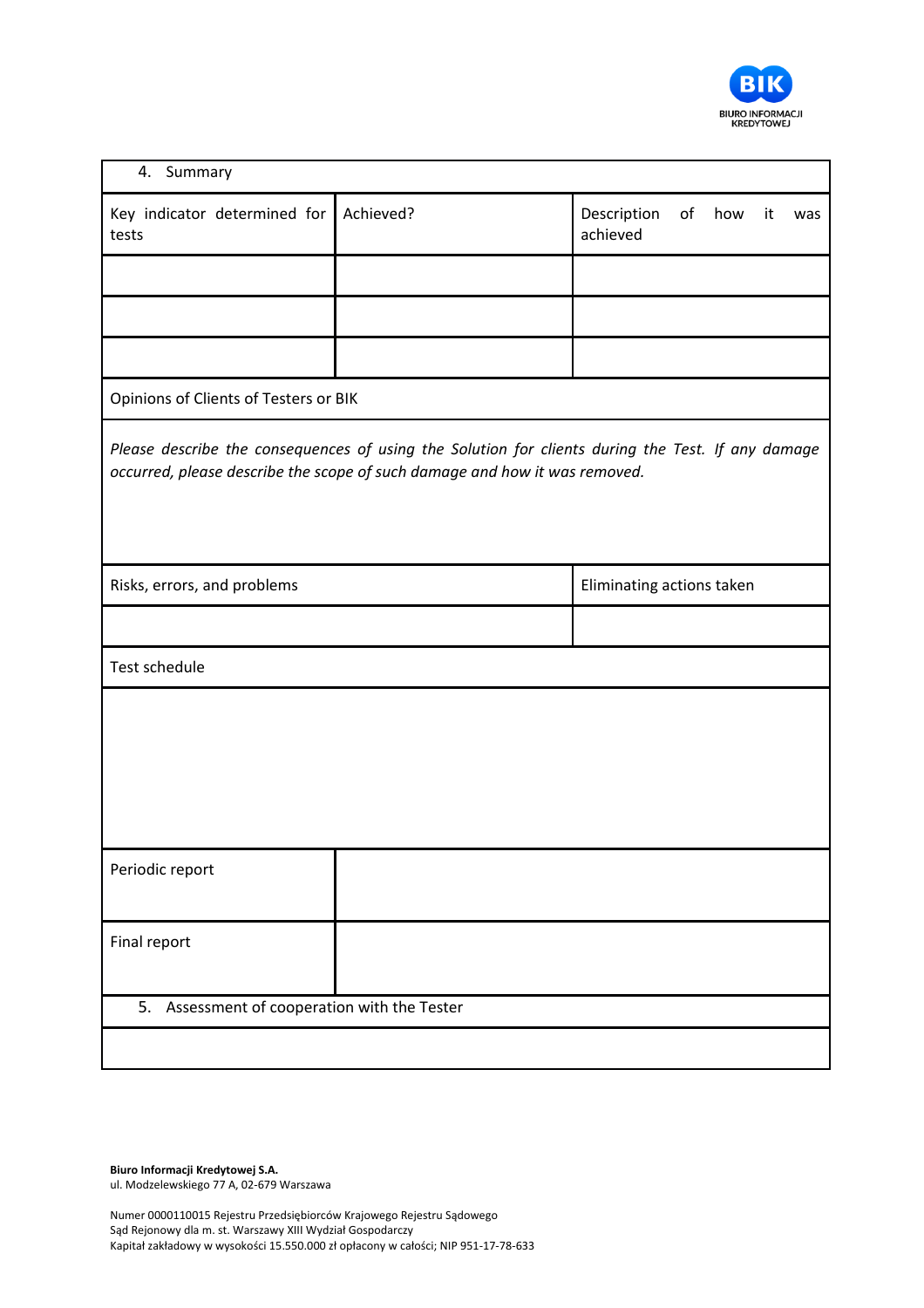

### **Final report on the Test**

### **Summary**

*Please provide a brief description of the tests conducted and their result.*

[………………….]

# **1. Background**

*What was the rationale for conducting tests? What was the objective of the test?*

[………………….]

## **2. Description of the solution**

*Please characterize the Solution tested. What differentiates the Solution from solutions existing on the market?*

[………………….]

### **3. Methodology**

### **3. Test participants**

*Please describe the group of test participants, including the number of participants and how they were acquired.*

[………………….]

### **3.2 Testing process**

*Please describe briefly how the tests were conducted, including a description of the Solution, and indicate the environment which was used for testing.* 

[………………….]

### **4. Test results**

*Please describe the most important events which occurred during the tests, both positive and negative ones. Were the results statistically significant? How do the test results relate to the initial hypothesis? Was anything conducted differently than it had been agreed before the test? Were the services made available outside? What was the feedback from final recipients? Please indicate the reason for the change.*

**Biuro Informacji Kredytowej S.A.** ul. Modzelewskiego 77 A, 02-679 Warszawa